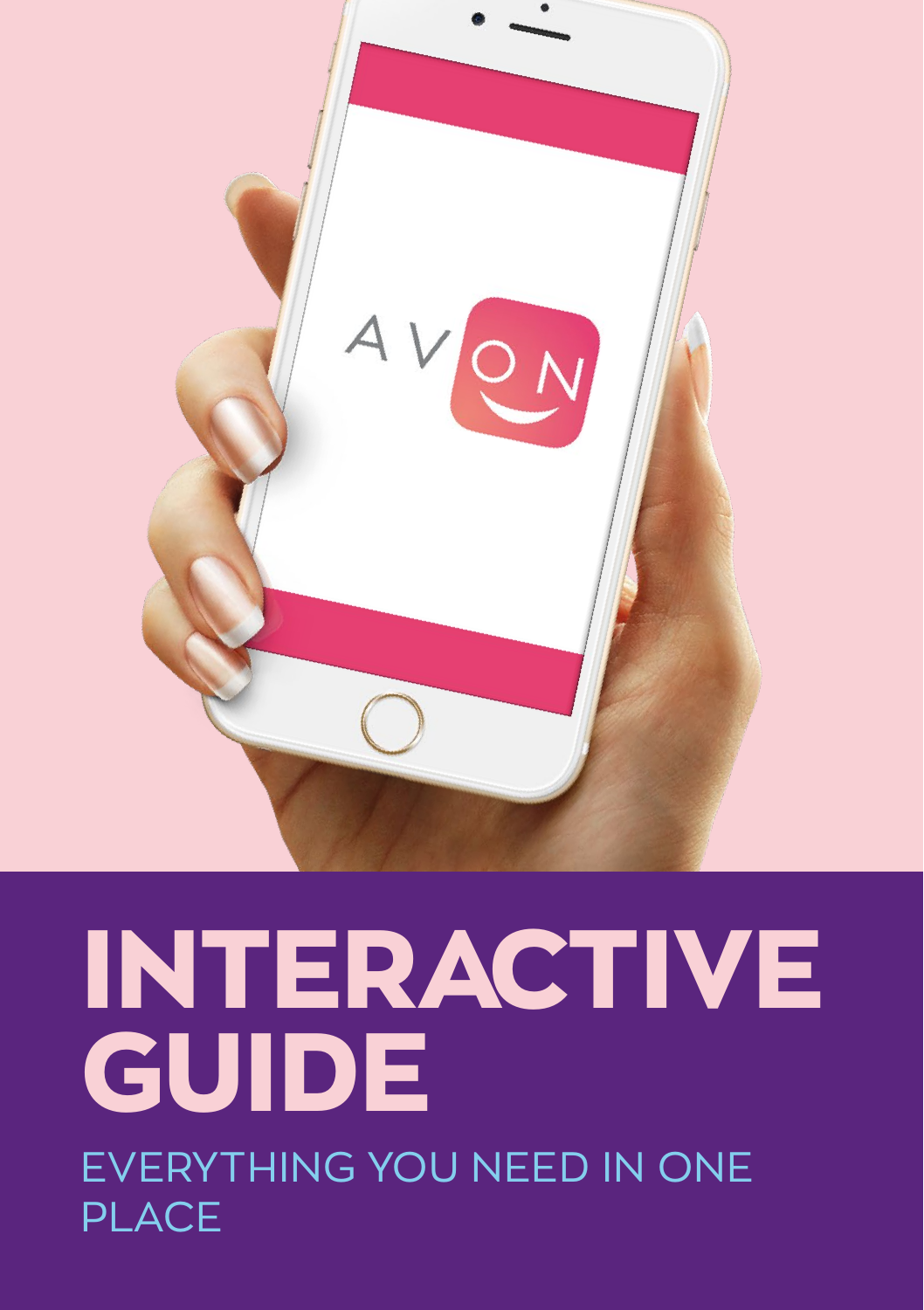# **EASY LOG IN, DASHBOARD & NOTIFICATIONS**



For the first time login enter your account number & password



Create a 4 digit pin for easy & quick login to the app next time!



You can also decide to enable your fingerprint for the future logins. It is really up to you!

- **After loging in you will see the Dashboard containing the information:**
	- **Campaign number**
	- **Order untill date**
	- **Sharable brochures**
	- **Notications & menu**

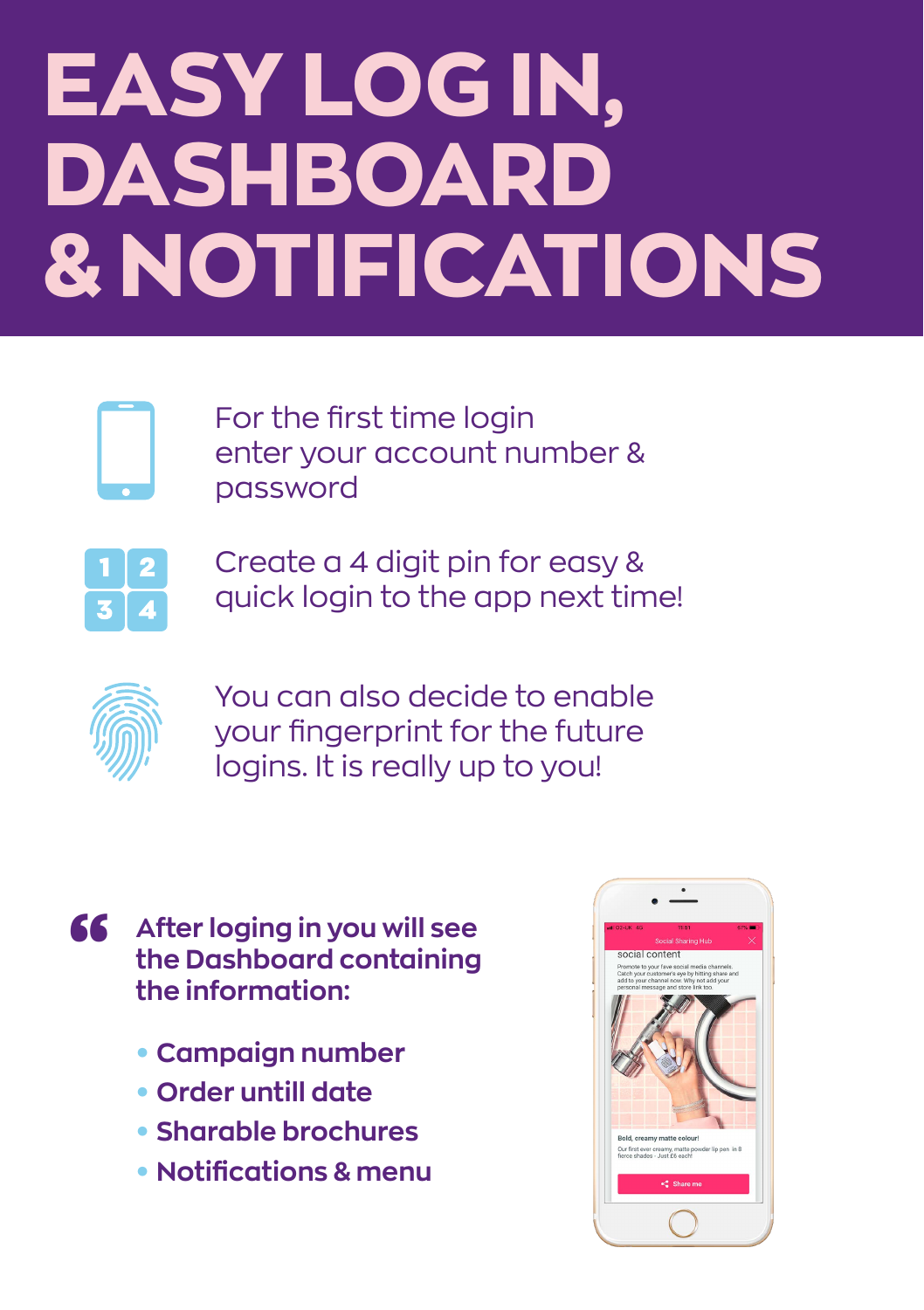

#### **ALWAYS BE UP TO DATE WITH NOTIFICATIONS**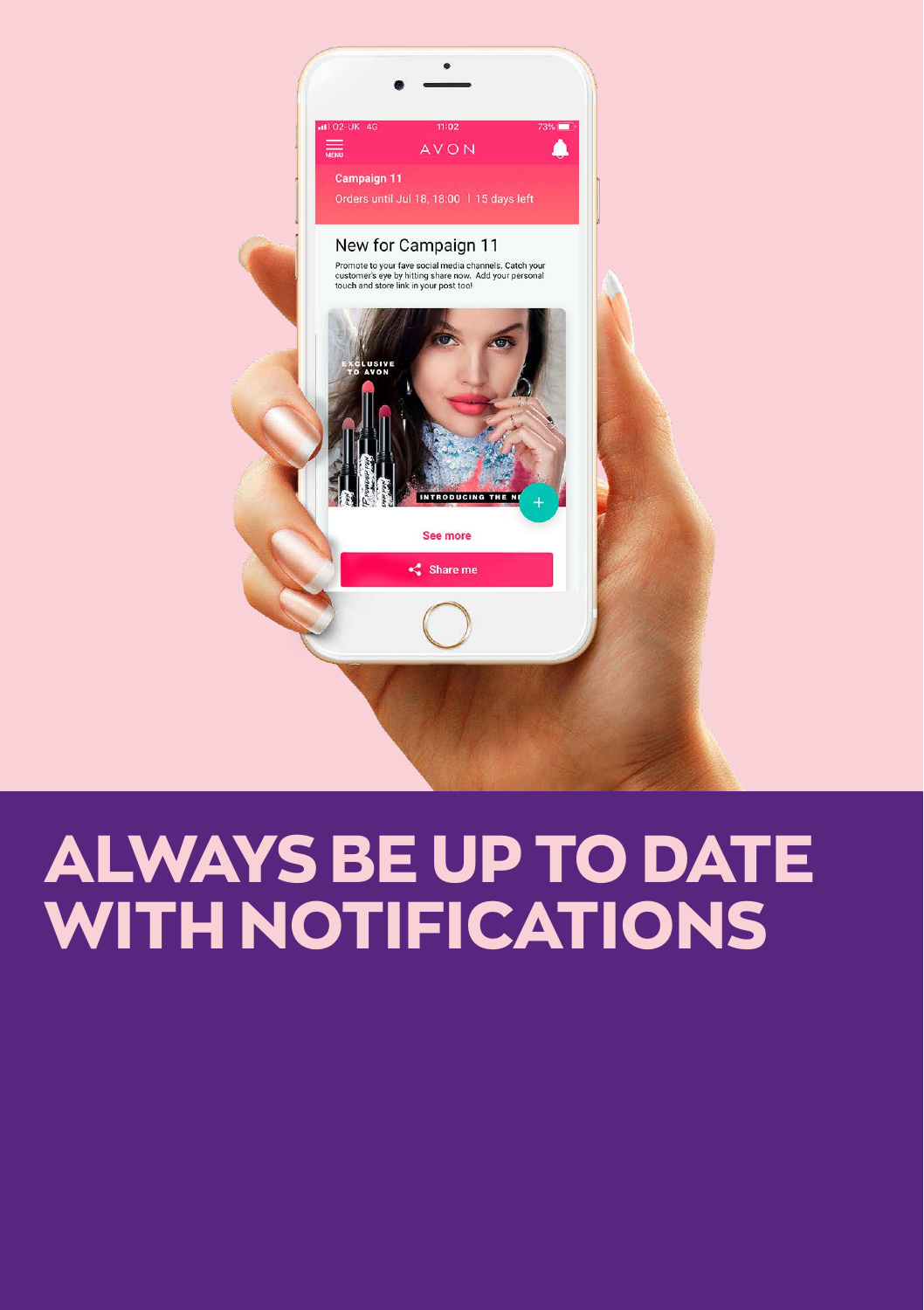# **SOCIAL MEDIA HUB**



Videos are becoming viral! Share "how to videos" & help your clients understand how to use Avon products. Loyal clients means regular orders!



Everybody is crazy about GIF's! A good gif will create social buzz and be re-shared by hundreds! What a great way to interact with customers!



Still images are never going to be out of fashion! Use these to demonstrate demo products or flash offers that will provoke immediate orders!

**16** Now you can find and<br>share all Avon brochu<br>from the same place! **share all Avon brochures from the same place!**

> **Don't miss the opportunity to run your business on the go in such a simple way!**

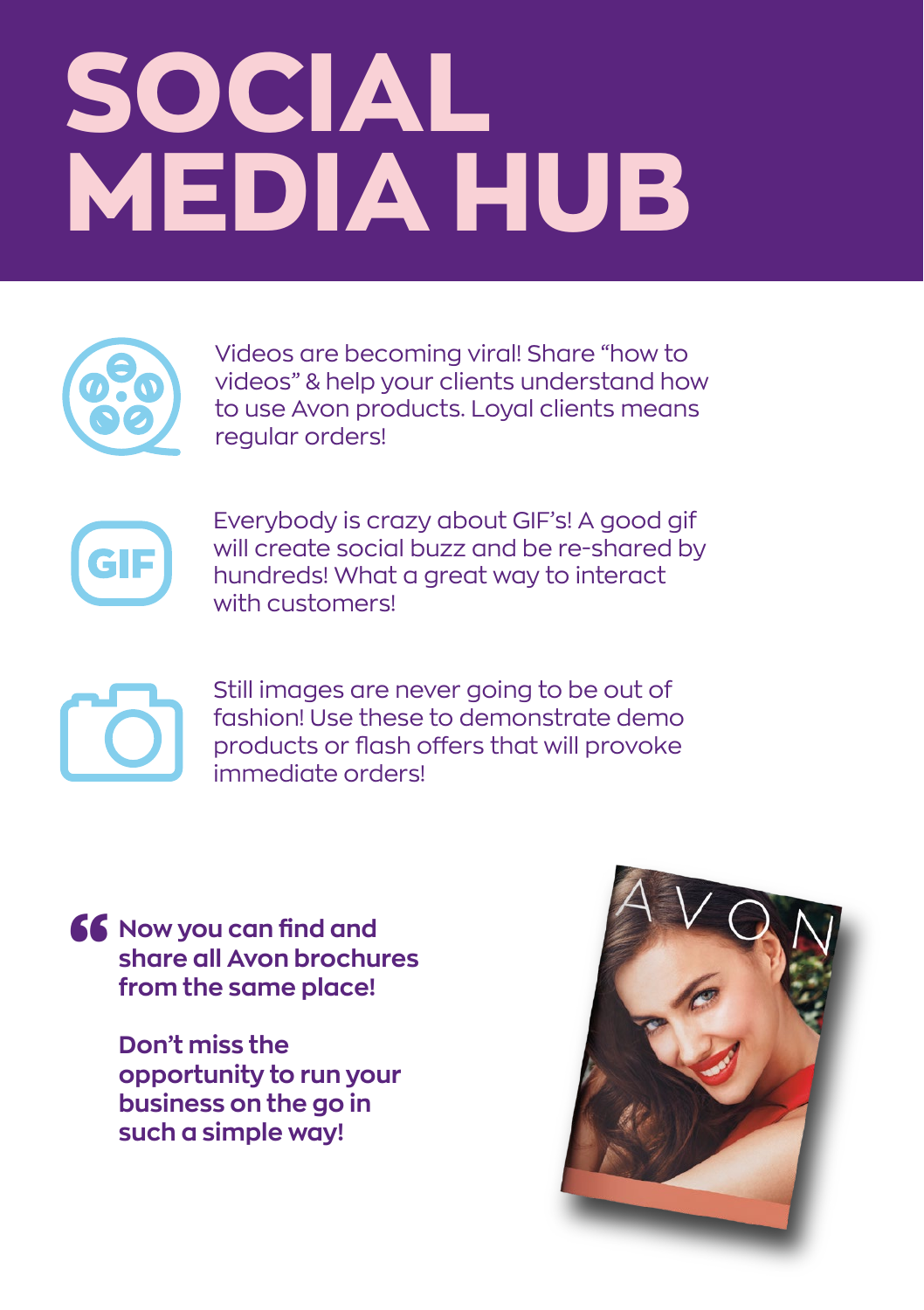

### **START BEING INFLUENTIAL!**

Do you know that if you share Avon Content on your Facebook every day, you increase your chances to find a new customer by 70%?

Use the opportunity to share fresh & hot content from Avon porducts & offers in different formats and make your Avon business bloom!

With Avon ON you can become influential in no time!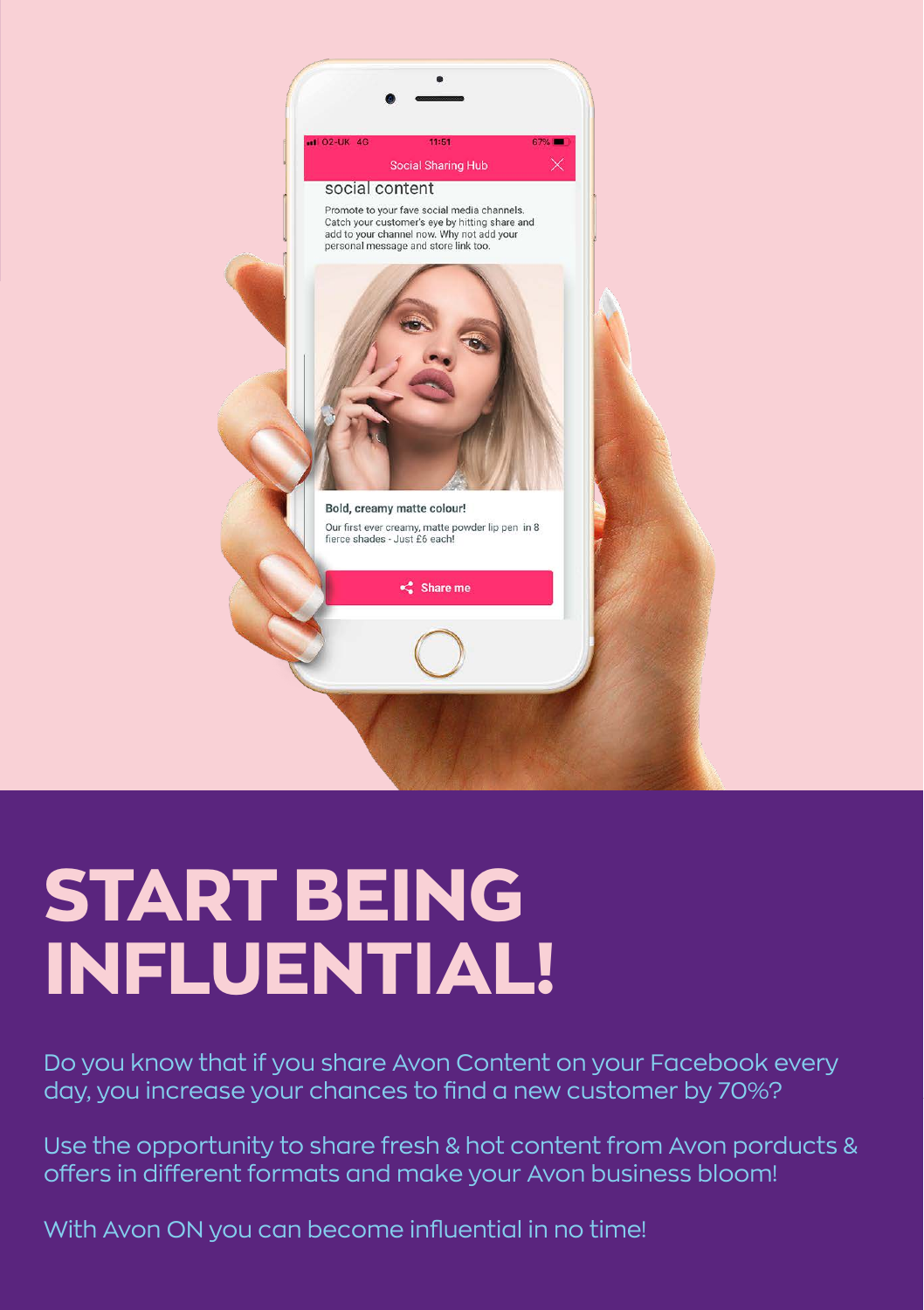#### **USER GENERATED CONTENT**

From the Menu choose User generated content **1**

Allow the application to use your camera

**2**

Use the camera and take a picture of your **3** nails, lips or your face

Choose from the cool frames provided & **4** add it to your photo

Click on the arrow & choose where you **5** want to share it

**66** Dont forget to put your<br>personal text - this is the<br>final and most importar **personal text - this is the nal and most important touch! Add CTA and expect your orders soon!**

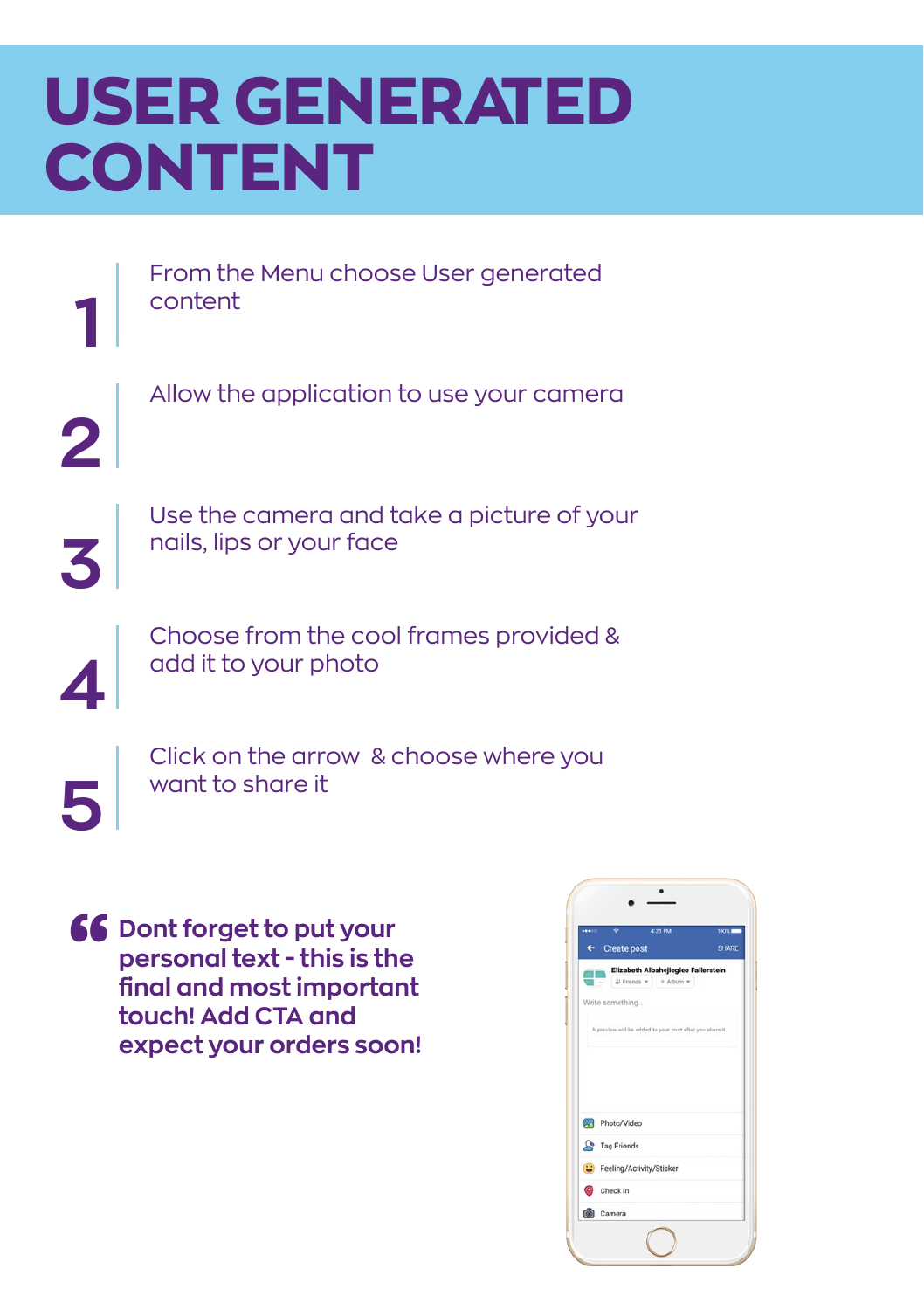## **HAVE FUN**

After sharing ready content, it's time to have some fun. What could be cooler than easly preparing content by yourself? Use your camera and the cool frames already developed & start engaging with your customers on Social media or Instant Messengers.

4:21 PM

**O**UGC

100%

11

Let the whole world to see how creative and fab you are.

Your benefit? A lot of fun. promoting yourself as a Rep on Social media and attracting new clients!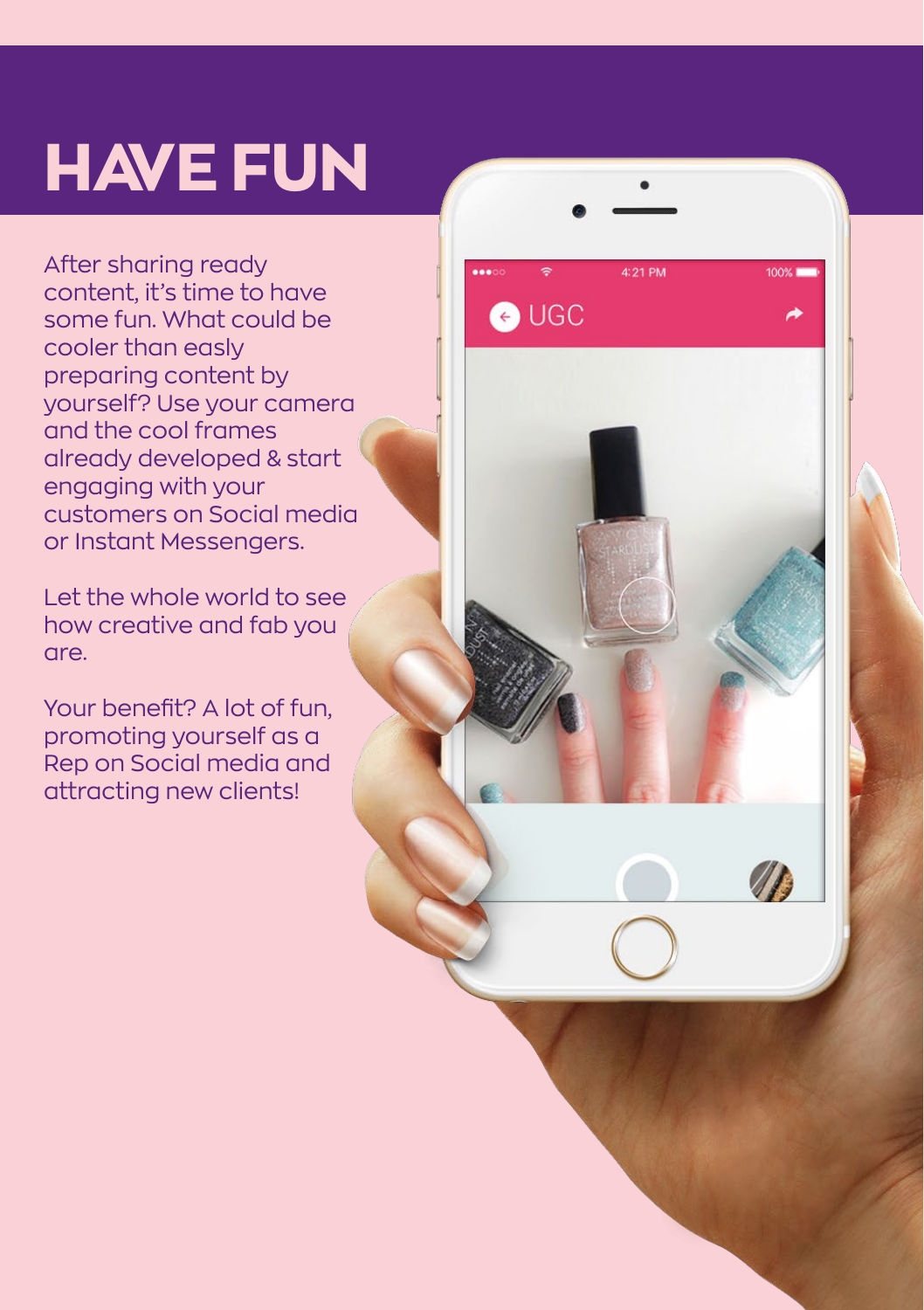#### **PLACE AN ORDER**

Choose place an order from the MENU & click start order

Building the order with entering the product **2** codes & quantities wanted

Dont forget to check & order your most wanted hot buys by clicking on "select" on the offer

On the next step you can review your order and the product availability. You can choose to add to your order: demos;<br>sales tools; campaign products

On the last step you will see the order subtotal delivery options **5**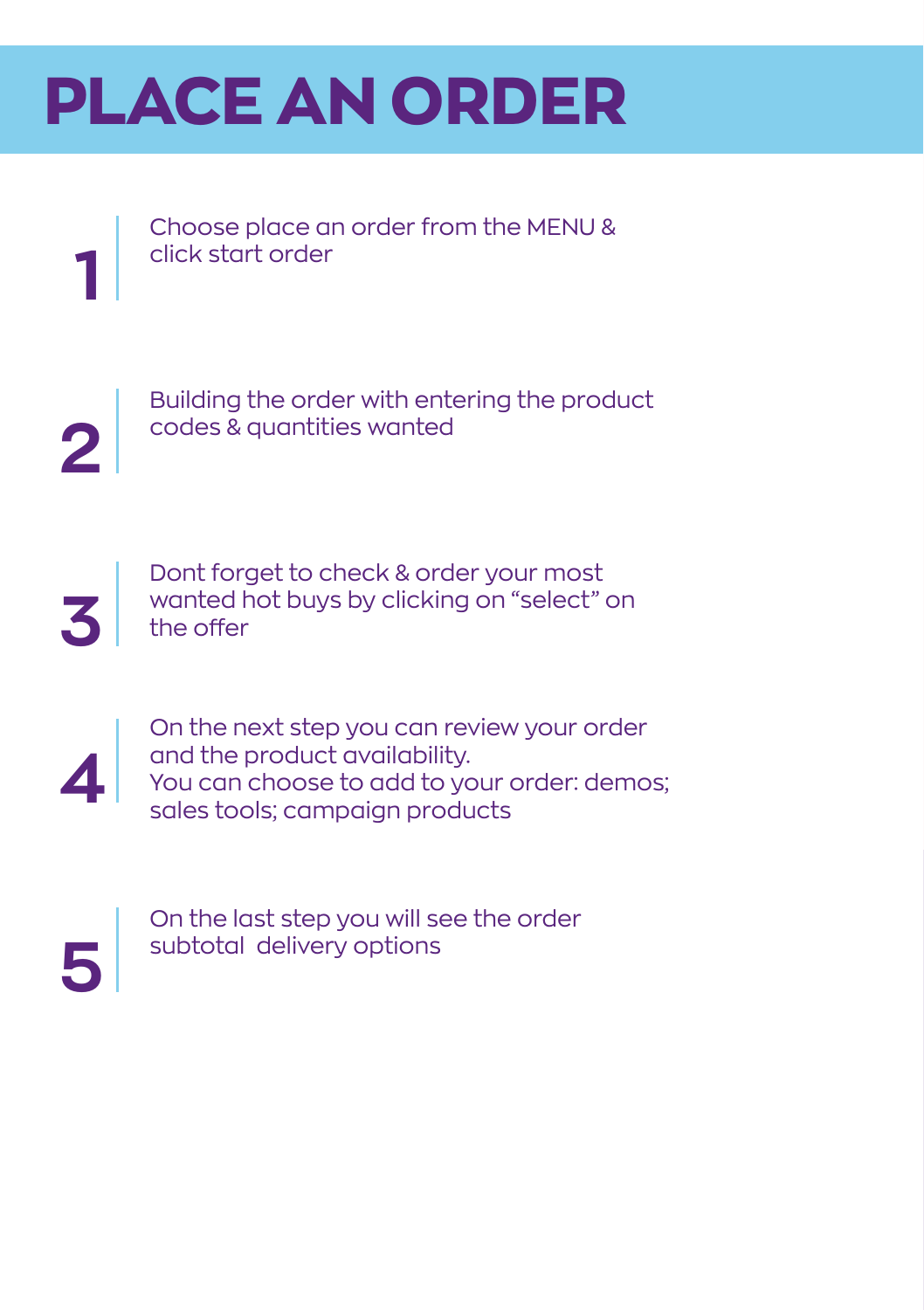| <br>$\widehat{\mathcal{R}}$<br>4:21 PM<br>$100\%$<br>$\times$ Place An Order                    |
|-------------------------------------------------------------------------------------------------|
| DELIVERY<br>$7$ add $2$ hot $3$ review<br>$\perp$ &<br>SUBTOTAL                                 |
| CUSTOMER<br>AVON REPRES.T<br>PRODUCT<br>QUANTITY<br>會<br>CAMP<br>NUMBER                         |
| $2\tau$<br>$\,0\,$<br>-----------<br>O<br>$\,0\,$<br>$2\pi$<br>×<br>$\mathbb O$<br>$2\pi$<br>L. |
| $2\pi$<br>$\mathbf 0$<br>п<br>⋏<br>CAMPAIGN: 2 PRODUCTS: 0 UNITS: 0<br><b>VIEW ORDER</b>        |
|                                                                                                 |
|                                                                                                 |

#### YOU CAN NOW MANAGE & SEND YOUR ORDERS DIRECTLY FROM THE APP!

#### **All you have to do is login and start building it.**

The good part - you don't have to look for a special place & time to do it. Placing your order via the app is so easy and practical that you can submit orders while you are on the bus!